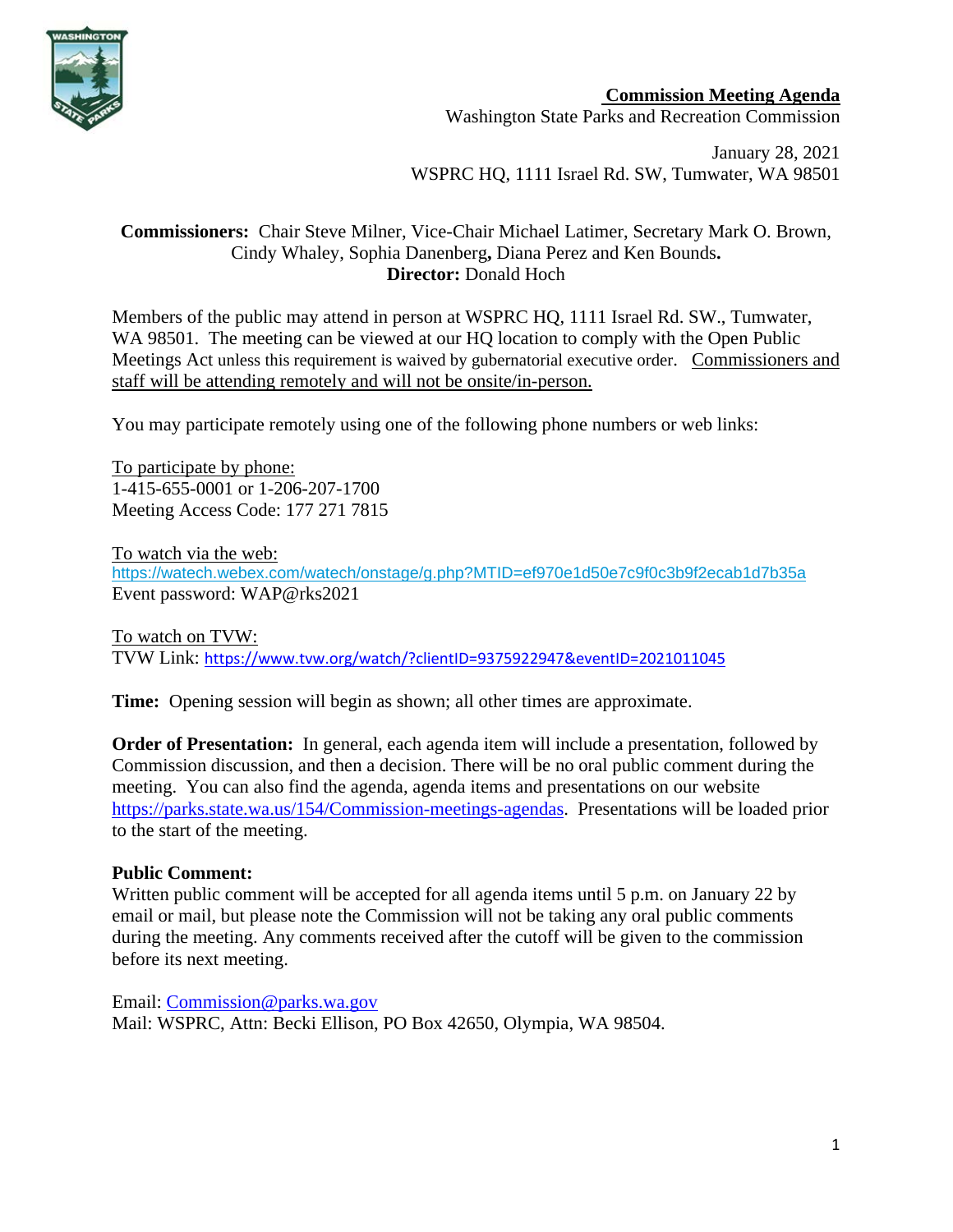### **9:00 a.m. CALL TO ORDER** – Steve Milner, Commission Chair

- Call of the roll
- Introduction of Staff
- Changes to the Agenda
	- o Approval of the Agenda
- Logistics
- Safety Message
- Approval of minutes of previous meeting
	- o November 18, 19 Web Work Session and Commission Meeting
	- o December 9 Web Commission Planning Meeting

## **9:10 a.m. COMMISSION COMMITTEE REPORTS**

## **9:30 a.m. REQESTED ACTION**

• Item E-1: Naval Special Operations Training in Washington State Parks This item asks the Washington State Parks and Recreation Commission to authorize the Director to issue permits to the U. S. Navy for the purpose of conducting special operations training in state parks meeting certain criteria and under specific conditions

The Commission will hear oral public comment on Item E-1 Naval Special Operations Training in Washington State Parks on January 26, 4:00 pm, at a special commission meeting called by the Chair. Public comment will not be taken on January 28.

**You must register in advance to provide oral public comment**. Please see our website: <https://parks.state.wa.us/1168/Navy-proposal> for directions on how to register and information regarding this item. Registration will open January 4 at 9:00 am and close January 20 at 5:00 pm.

# **12:00 p.m. BREAK**

# **12:30 p.m. REQUESTED ACTION**

- Item E-2: 2020 Director's Performance Evaluation This item asks the Commission to document their conclusion that the Director performed satisfactorily in 2020, and that a meaningful
	- evaluation process was used to reach this conclusion.

# **12:45 p.m. OTHER BUSINESS**

- Election of Officers for 2021
	- o Transfer of the gavel to the 2021 Commission Chair
	- o Recognition of 2020 Commission Chair Steve Milner
	- o Commission Committee Assignments